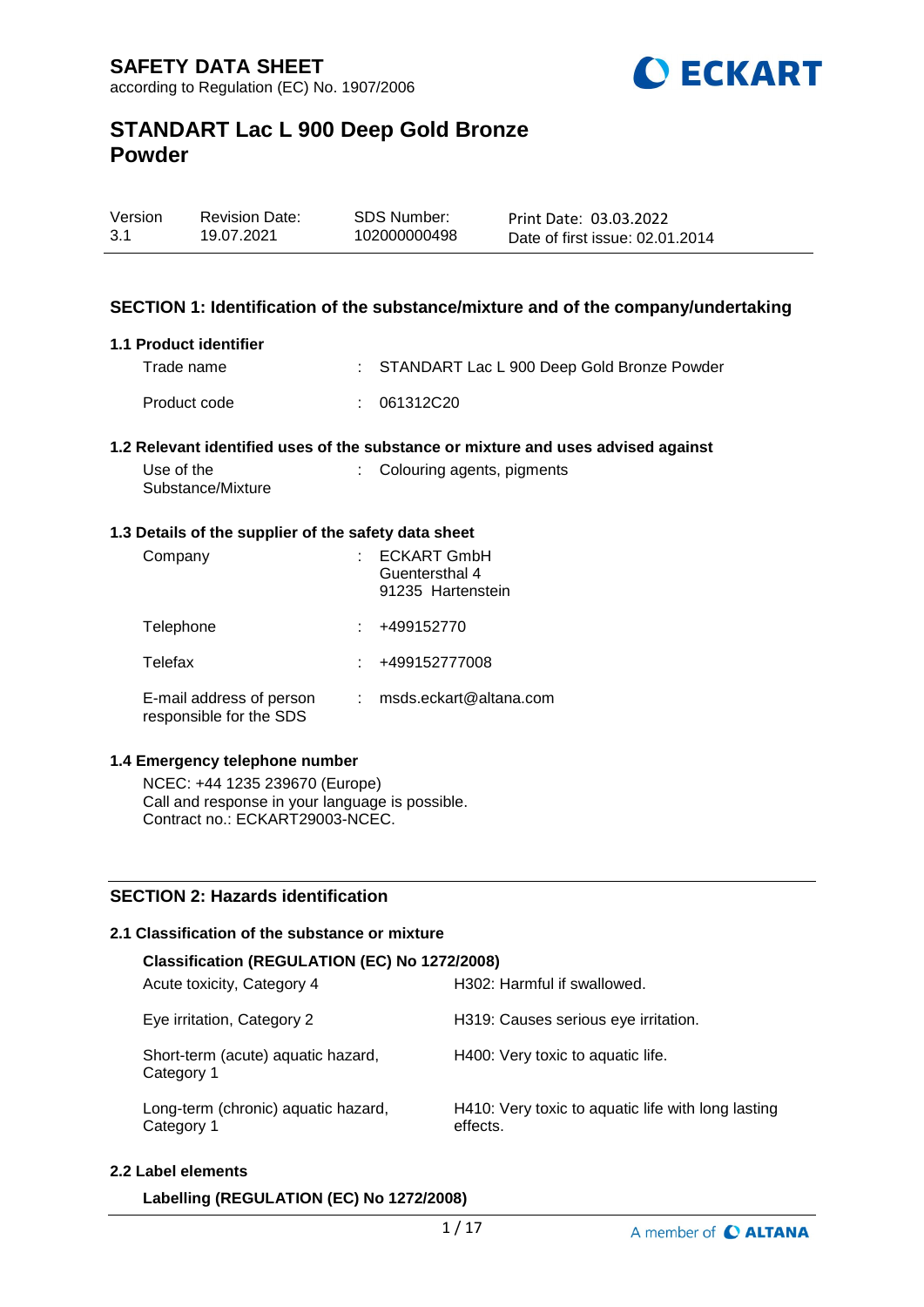

| Version<br>3.1 | <b>Revision Date:</b><br>19.07.2021 | <b>SDS Number:</b><br>102000000498                                                                      | Print Date: 03.03.2022<br>Date of first issue: 02.01.2014                                                                                                            |
|----------------|-------------------------------------|---------------------------------------------------------------------------------------------------------|----------------------------------------------------------------------------------------------------------------------------------------------------------------------|
|                | Hazard pictograms                   |                                                                                                         |                                                                                                                                                                      |
| Signal word    |                                     | Warning                                                                                                 |                                                                                                                                                                      |
|                | Hazard statements                   | H <sub>302</sub><br>H319<br>H410                                                                        | Harmful if swallowed.<br>Causes serious eye irritation.<br>Very toxic to aquatic life with long lasting<br>effects.                                                  |
|                | Precautionary statements            | <b>Prevention:</b><br>P <sub>264</sub><br>P273<br>P <sub>280</sub><br><b>Response:</b><br>$P337 + P313$ | Wash skin thoroughly after handling.<br>Avoid release to the environment.<br>Wear eye protection/face protection.<br>If eye irritation persists: Get medical advice/ |
|                |                                     | P391<br>Disposal:                                                                                       | attention.<br>Collect spillage.                                                                                                                                      |
|                |                                     | P <sub>501</sub>                                                                                        | Dispose of contents/ container to an<br>approved waste disposal plant.                                                                                               |

Hazardous components which must be listed on the label: Copper

### **2.3 Other hazards**

This substance/mixture contains no components considered to be either persistent, bioaccumulative and toxic (PBT), or very persistent and very bioaccumulative (vPvB) at levels of 0.1% or higher.

## **SECTION 3: Composition/information on ingredients**

### **3.2 Mixtures**

### **Hazardous components**

| Chemical name           | CAS-No.<br>EC-No.<br>Index-No. | Classification<br><b>REGULATION (EC)</b><br>No 1272/2008 | Concentration<br>(% w/w) |
|-------------------------|--------------------------------|----------------------------------------------------------|--------------------------|
|                         | <b>Registration number</b>     |                                                          |                          |
| Copper                  | 7440-50-8                      | Acute Tox. 4; H302                                       | $>= 50 - 5 = 100$        |
|                         | 231-159-6                      | Eye Irrit. 2; H319                                       |                          |
|                         | 01-2119480154-42               | Aquatic Acute 1;                                         |                          |
|                         |                                | H400                                                     |                          |
|                         |                                | Aquatic Chronic 1;                                       |                          |
|                         |                                | H410                                                     |                          |
| zinc powder - zinc dust | 7440-66-6                      | Aquatic Acute 1;                                         | $>= 2.5 - < 10$          |
| (stabilised)            | 231-175-3                      | H400                                                     |                          |
|                         | 030-001-01-9                   | Aquatic Chronic 1;                                       |                          |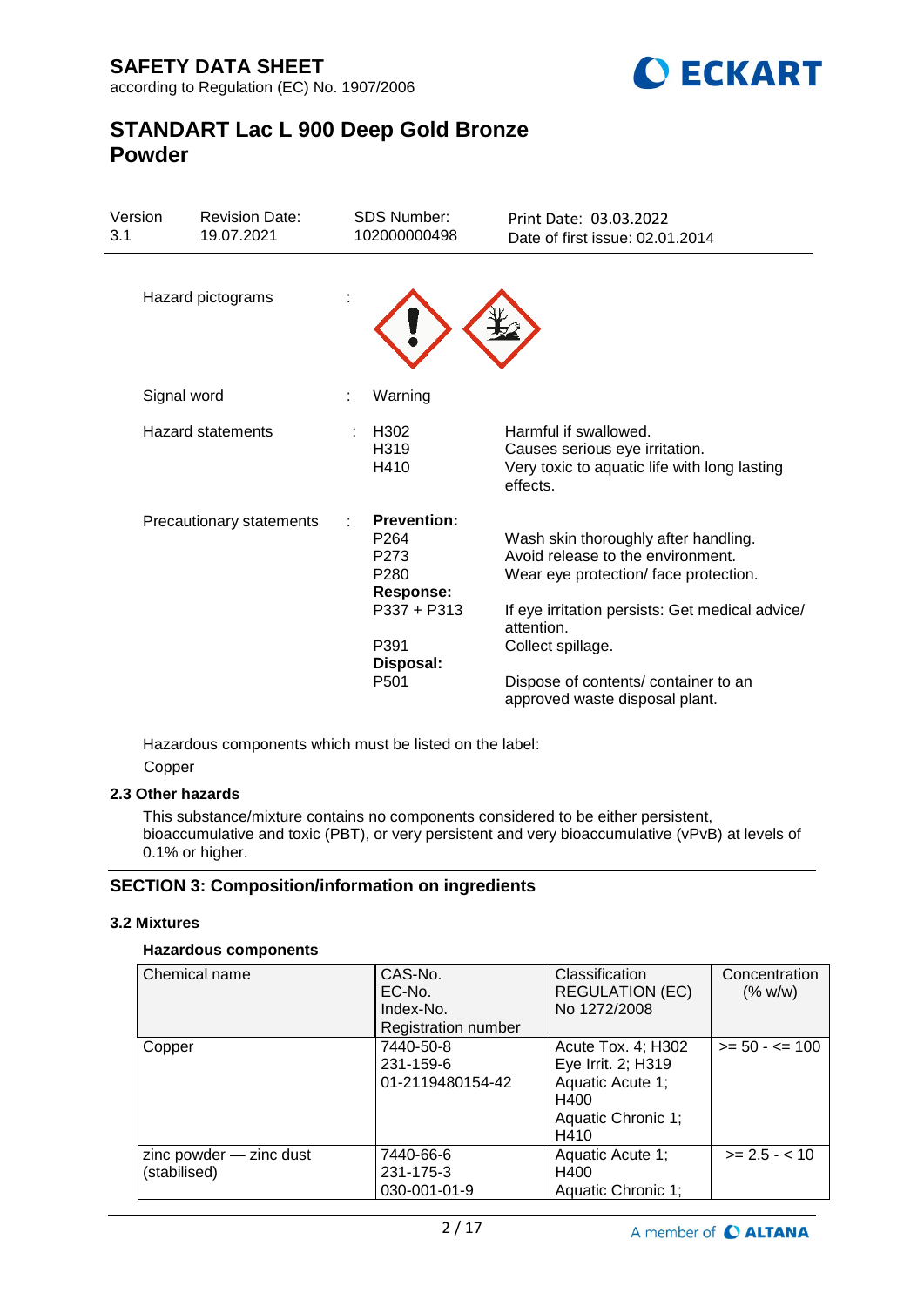

| Version<br>3.1 | <b>Revision Date:</b><br>19.07.2021                                                      | <b>SDS Number:</b><br>102000000498 | Print Date: 03.03.2022<br>Date of first issue: 02.01.2014                                                                                                                     |  |
|----------------|------------------------------------------------------------------------------------------|------------------------------------|-------------------------------------------------------------------------------------------------------------------------------------------------------------------------------|--|
|                |                                                                                          |                                    | 01-2119467174-37<br>H410                                                                                                                                                      |  |
|                | For explanation of abbreviations see section 16.<br><b>SECTION 4: First aid measures</b> |                                    |                                                                                                                                                                               |  |
|                | 4.1 Description of first aid measures                                                    |                                    |                                                                                                                                                                               |  |
|                | General advice                                                                           |                                    | Move the victim to fresh air.                                                                                                                                                 |  |
|                |                                                                                          |                                    | Do not leave the victim unattended.                                                                                                                                           |  |
|                |                                                                                          |                                    | Move out of dangerous area.<br>Show this safety data sheet to the doctor in attendance.                                                                                       |  |
| If inhaled     |                                                                                          | advice.                            | If unconscious, place in recovery position and seek medical<br>If symptoms persist, call a physician.                                                                         |  |
|                | In case of skin contact                                                                  |                                    | Wash off immediately with soap and plenty of water.                                                                                                                           |  |
|                | In case of eye contact                                                                   |                                    | Immediately flush eye(s) with plenty of water.<br>Remove contact lenses.<br>Keep eye wide open while rinsing.                                                                 |  |
|                | If swallowed                                                                             |                                    | Keep respiratory tract clear.<br>Do not give milk or alcoholic beverages.<br>Never give anything by mouth to an unconscious person.<br>If symptoms persist, call a physician. |  |
|                | 4.2 Most important symptoms and effects, both acute and delayed                          |                                    |                                                                                                                                                                               |  |

Causes serious eye irritation.

# **4.3 Indication of any immediate medical attention and special treatment needed**

Risks : Harmful if swallowed.

This information is not available.

### **SECTION 5: Firefighting measures**

| 5.1 Extinguishing media           |    |                                                             |
|-----------------------------------|----|-------------------------------------------------------------|
| Suitable extinguishing media      |    | Special powder against metal fire<br>Dry sand<br>ABC powder |
| Unsuitable extinguishing<br>media | ж. | Water<br>High volume water jet                              |

#### **5.2 Special hazards arising from the substance or mixture**

Specific hazards during : Do not allow run-off from fire fighting to enter drains or water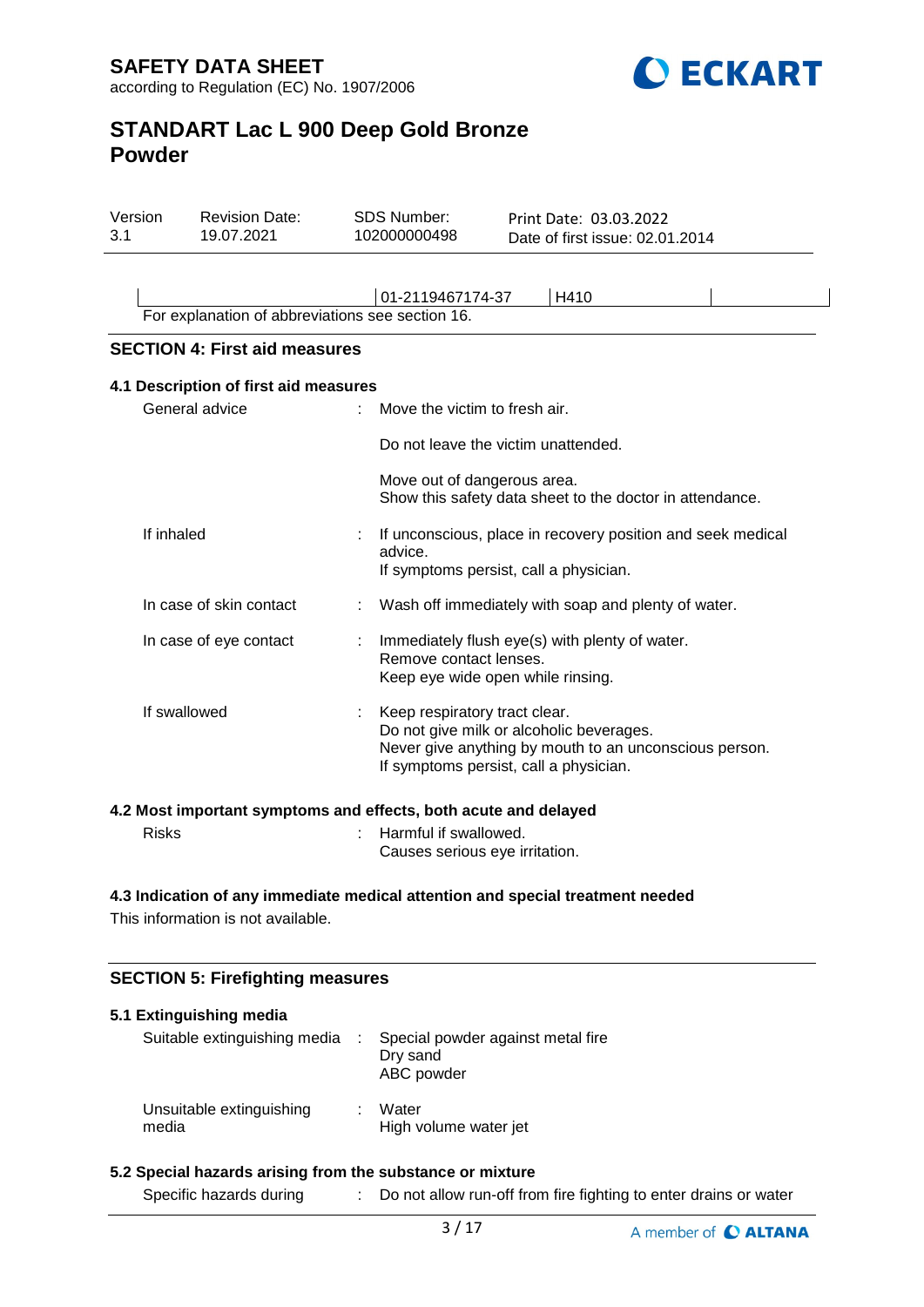

| Version<br>3.1 |                  | <b>Revision Date:</b><br>19.07.2021 | <b>SDS Number:</b><br>102000000498  | Print Date: 03.03.2022<br>Date of first issue: 02.01.2014                                                                                                                              |
|----------------|------------------|-------------------------------------|-------------------------------------|----------------------------------------------------------------------------------------------------------------------------------------------------------------------------------------|
|                | firefighting     |                                     | courses.                            |                                                                                                                                                                                        |
|                |                  | 5.3 Advice for firefighters         |                                     |                                                                                                                                                                                        |
|                | for firefighters | Special protective equipment :      | necessary.                          | Wear self-contained breathing apparatus for firefighting if                                                                                                                            |
|                |                  | Further information                 |                                     | : Use extinguishing measures that are appropriate to local<br>circumstances and the surrounding environment.                                                                           |
|                |                  |                                     |                                     | Standard procedure for chemical fires.<br>Use extinguishing measures that are appropriate to local<br>circumstances and the surrounding environment.                                   |
|                |                  |                                     | must not be discharged into drains. | Collect contaminated fire extinguishing water separately. This<br>Fire residues and contaminated fire extinguishing water must<br>be disposed of in accordance with local regulations. |

### **SECTION 6: Accidental release measures**

|                                                          | 6.1 Personal precautions, protective equipment and emergency procedures                                                                                                                      |
|----------------------------------------------------------|----------------------------------------------------------------------------------------------------------------------------------------------------------------------------------------------|
| Personal precautions                                     | : Use personal protective equipment.<br>Evacuate personnel to safe areas.<br>Use personal protective equipment.<br>Avoid dust formation.<br>Avoid breathing dust.                            |
| 6.2 Environmental precautions                            |                                                                                                                                                                                              |
| Environmental precautions                                | : Prevent product from entering drains.<br>Prevent further leakage or spillage if safe to do so.<br>If the product contaminates rivers and lakes or drains inform<br>respective authorities. |
| 6.3 Methods and material for containment and cleaning up |                                                                                                                                                                                              |
| Methods for cleaning up                                  | : Use mechanical handling equipment.                                                                                                                                                         |
|                                                          | Pick up and transfer to properly labelled containers.                                                                                                                                        |
|                                                          | Keep in suitable, closed containers for disposal.                                                                                                                                            |
| 6.4 Reference to other sections                          |                                                                                                                                                                                              |

For personal protection see section 8.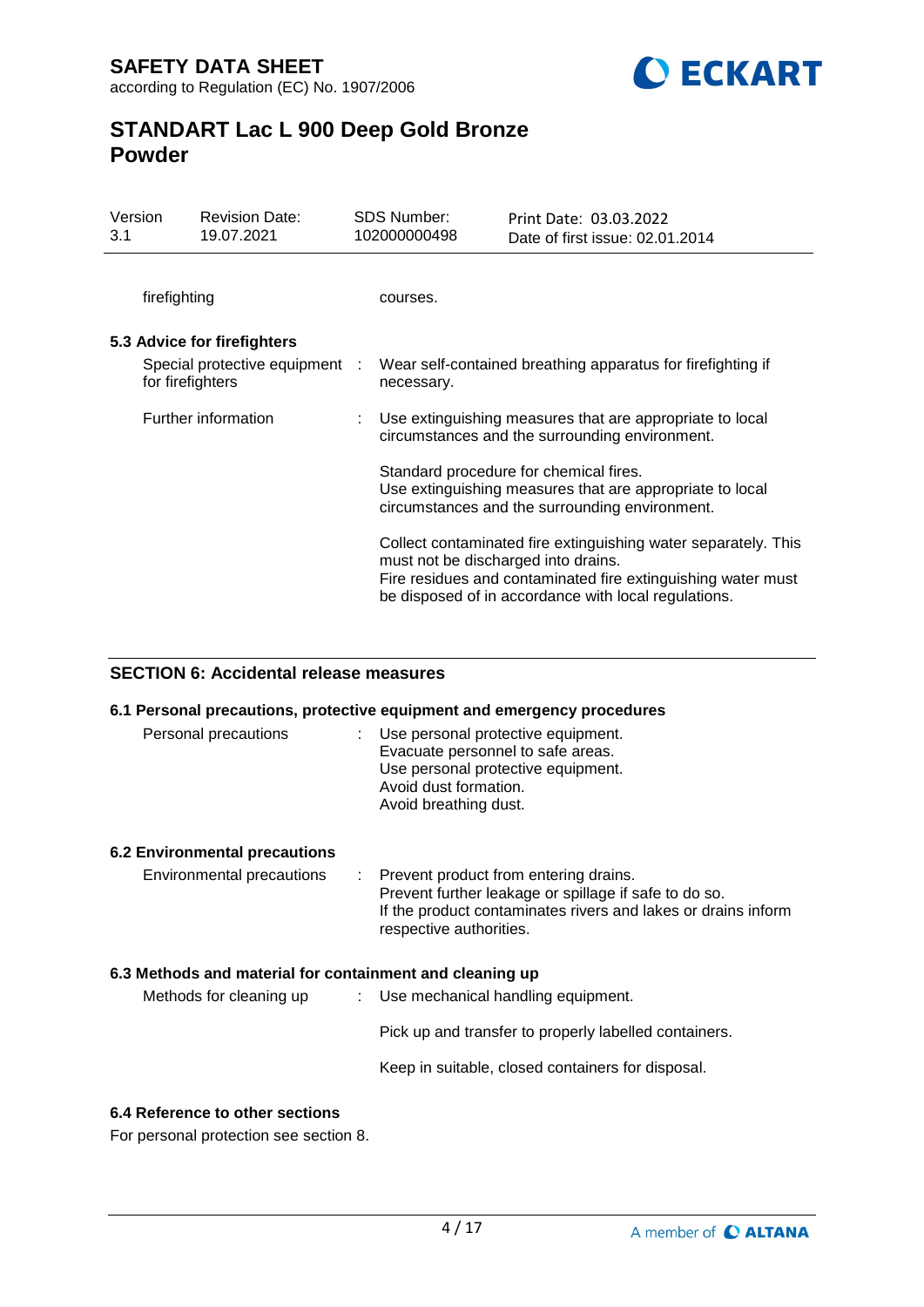

| Version | <b>Revision Date:</b> | SDS Number:  | Print Date: 03.03.2022          |
|---------|-----------------------|--------------|---------------------------------|
| 3.1     | 19.07.2021            | 102000000498 | Date of first issue: 02.01.2014 |

## **SECTION 7: Handling and storage**

| 7.1 Precautions for safe handling                                                                                    |   |                                                                                                                                                                                                                                                                                                                          |
|----------------------------------------------------------------------------------------------------------------------|---|--------------------------------------------------------------------------------------------------------------------------------------------------------------------------------------------------------------------------------------------------------------------------------------------------------------------------|
| Advice on safe handling                                                                                              |   | Avoid creating dust.<br>Routine housekeeping should be instituted to ensure that<br>dusts do not accumulate on surfaces.                                                                                                                                                                                                 |
|                                                                                                                      |   | Avoid formation of respirable particles.<br>Do not breathe vapours/dust.<br>Avoid contact with skin and eyes.<br>For personal protection see section 8.<br>Smoking, eating and drinking should be prohibited in the<br>application area.<br>Dispose of rinse water in accordance with local and national<br>regulations. |
| Advice on protection against<br>fire and explosion                                                                   | ÷ | Normal measures for preventive fire protection.                                                                                                                                                                                                                                                                          |
|                                                                                                                      |   | Avoid dust formation.                                                                                                                                                                                                                                                                                                    |
| Hygiene measures                                                                                                     |   | General industrial hygiene practice. Do not smoke. Wash<br>hands before breaks and at the end of workday. Keep away<br>from food and drink. Keep away from tobacco products.                                                                                                                                             |
|                                                                                                                      |   | When using do not eat or drink. When using do not smoke.<br>Wash hands before breaks and at the end of workday.                                                                                                                                                                                                          |
| 7.2 Conditions for safe storage, including any incompatibilities<br>Requirements for storage<br>areas and containers | ÷ | Electrical installations / working materials must comply with<br>the technological safety standards.                                                                                                                                                                                                                     |
|                                                                                                                      |   | Keep away from sources of ignition - No smoking. Do not<br>store near combustible materials. Keep containers tightly<br>closed in a cool, well-ventilated place. To maintain product<br>quality, do not store in heat or direct sunlight.                                                                                |
|                                                                                                                      |   | Keep container tightly closed in a dry and well-ventilated<br>place. Electrical installations / working materials must comply<br>with the technological safety standards.                                                                                                                                                |
| Further information on<br>storage conditions                                                                         |   | Protect from humidity and water.                                                                                                                                                                                                                                                                                         |
| Advice on common storage                                                                                             |   | Keep away from oxidizing agents, strongly alkaline and<br>strongly acid materials in order to avoid exothermic reactions.<br>Do not store together with oxidizing and self-igniting products.                                                                                                                            |
| Dampness                                                                                                             |   | Keep in a dry, cool and well-ventilated place.                                                                                                                                                                                                                                                                           |
| Further information on                                                                                               |   | Keep in a dry place. No decomposition if stored and applied                                                                                                                                                                                                                                                              |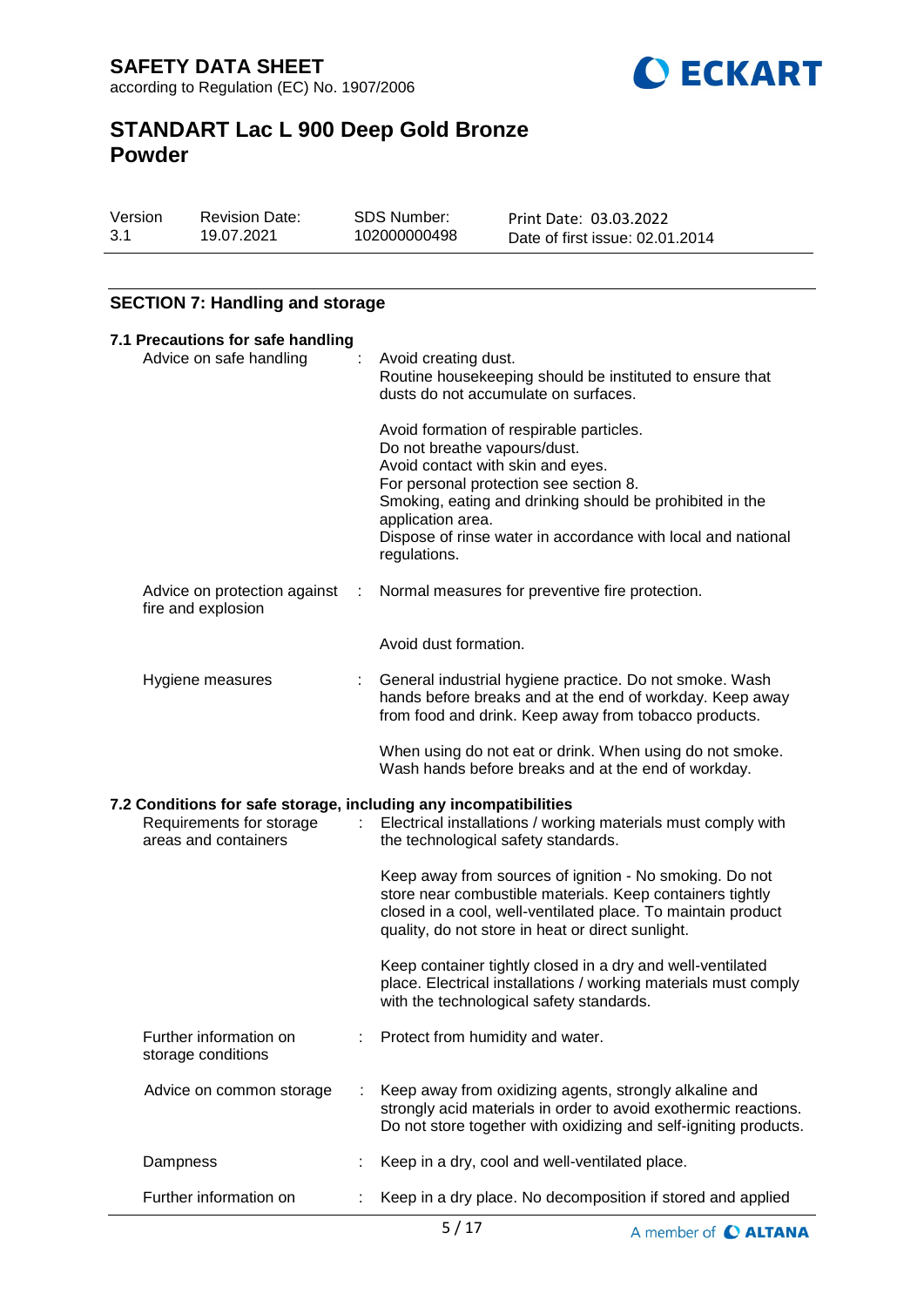

| Version | <b>Revision Date:</b> | SDS Number:  |
|---------|-----------------------|--------------|
| -3.1    | 19.07.2021            | 102000000498 |

Print Date: 03.03.2022 Date of first issue: 02.01.2014

storage stability as directed.

#### **7.3 Specific end use(s)**

This information is not available.

#### **SECTION 8: Exposure controls/personal protection**

#### **8.1 Control parameters**

### **Occupational Exposure Limits**

| Components             | CAS-No.                                                                        | Value type (Form<br>of exposure) | Control parameters                                                             | <b>Basis</b> |  |  |  |
|------------------------|--------------------------------------------------------------------------------|----------------------------------|--------------------------------------------------------------------------------|--------------|--|--|--|
| Copper                 | 7440-50-8                                                                      | TWA (Fumes)                      | $0.2$ mg/m $3$                                                                 | GB EH40      |  |  |  |
|                        |                                                                                |                                  | (Copper)                                                                       |              |  |  |  |
|                        |                                                                                | TWA (Dusts and                   | 1 $mg/m3$                                                                      | GB EH40      |  |  |  |
|                        |                                                                                | mists)                           | (Copper)                                                                       |              |  |  |  |
|                        |                                                                                | STEL (Dusts and                  | $2$ mg/m $3$                                                                   | GB EH40      |  |  |  |
|                        |                                                                                | mists)                           | (Copper)                                                                       |              |  |  |  |
| $zinc$ powder $-$ zinc | 7440-66-6                                                                      | TWA (Inhalable)                  | $10$ mg/m $3$                                                                  | GB EH40      |  |  |  |
| dust (stabilised)      |                                                                                |                                  |                                                                                |              |  |  |  |
| Further information    |                                                                                |                                  | The COSHH definition of a substance hazardous to health includes dust of       |              |  |  |  |
|                        |                                                                                |                                  | any kind when present at a concentration in air equal to or greater than 10    |              |  |  |  |
|                        |                                                                                |                                  | mg.m-3 8-hour TWA of inhalable dust or 4 mg.m-3 8-hour TWA of respirable       |              |  |  |  |
|                        |                                                                                |                                  | dust. This means that any dust will be subject to COSHH if people are          |              |  |  |  |
|                        | exposed to dust above these levels. Some dusts have been assigned              |                                  |                                                                                |              |  |  |  |
|                        | specific WELs and exposure to these must comply with the appropriate           |                                  |                                                                                |              |  |  |  |
|                        | limits., Where no specific short-term exposure limit is listed, a figure three |                                  |                                                                                |              |  |  |  |
|                        | times the long-term exposure limit should be used.                             |                                  |                                                                                |              |  |  |  |
|                        |                                                                                | <b>TWA (Respirable</b>           | $4$ mg/m $3$                                                                   | GB EH40      |  |  |  |
|                        |                                                                                | fraction)                        |                                                                                |              |  |  |  |
| Further information    | The COSHH definition of a substance hazardous to health includes dust of       |                                  |                                                                                |              |  |  |  |
|                        |                                                                                |                                  | any kind when present at a concentration in air equal to or greater than 10    |              |  |  |  |
|                        | mg.m-3 8-hour TWA of inhalable dust or 4 mg.m-3 8-hour TWA of respirable       |                                  |                                                                                |              |  |  |  |
|                        |                                                                                |                                  | dust. This means that any dust will be subject to COSHH if people are          |              |  |  |  |
|                        |                                                                                |                                  | exposed to dust above these levels. Some dusts have been assigned              |              |  |  |  |
|                        |                                                                                |                                  | specific WELs and exposure to these must comply with the appropriate           |              |  |  |  |
|                        |                                                                                |                                  | limits., Where no specific short-term exposure limit is listed, a figure three |              |  |  |  |
|                        | times the long-term exposure limit should be used.                             |                                  |                                                                                |              |  |  |  |

#### **Derived No Effect Level (DNEL) according to Regulation (EC) No. 1907/2006:**

| Substance name | End Use   | Exposure routes | Potential health<br>effects   | Value       |
|----------------|-----------|-----------------|-------------------------------|-------------|
| Copper         | Workers   | Skin contact    | Long-term systemic<br>effects | 137 $mg/kg$ |
|                | Workers   | Skin contact    | Acute systemic<br>effects     | $273$ mg/kg |
|                | Consumers | Inhalation      | Long-term local<br>effects    | mg/m3       |
|                | Consumers | Inhalation      | Acute local effects           | mg/m3       |
|                | Consumers | Skin contact    | Long-term systemic            | $137$ mg/kg |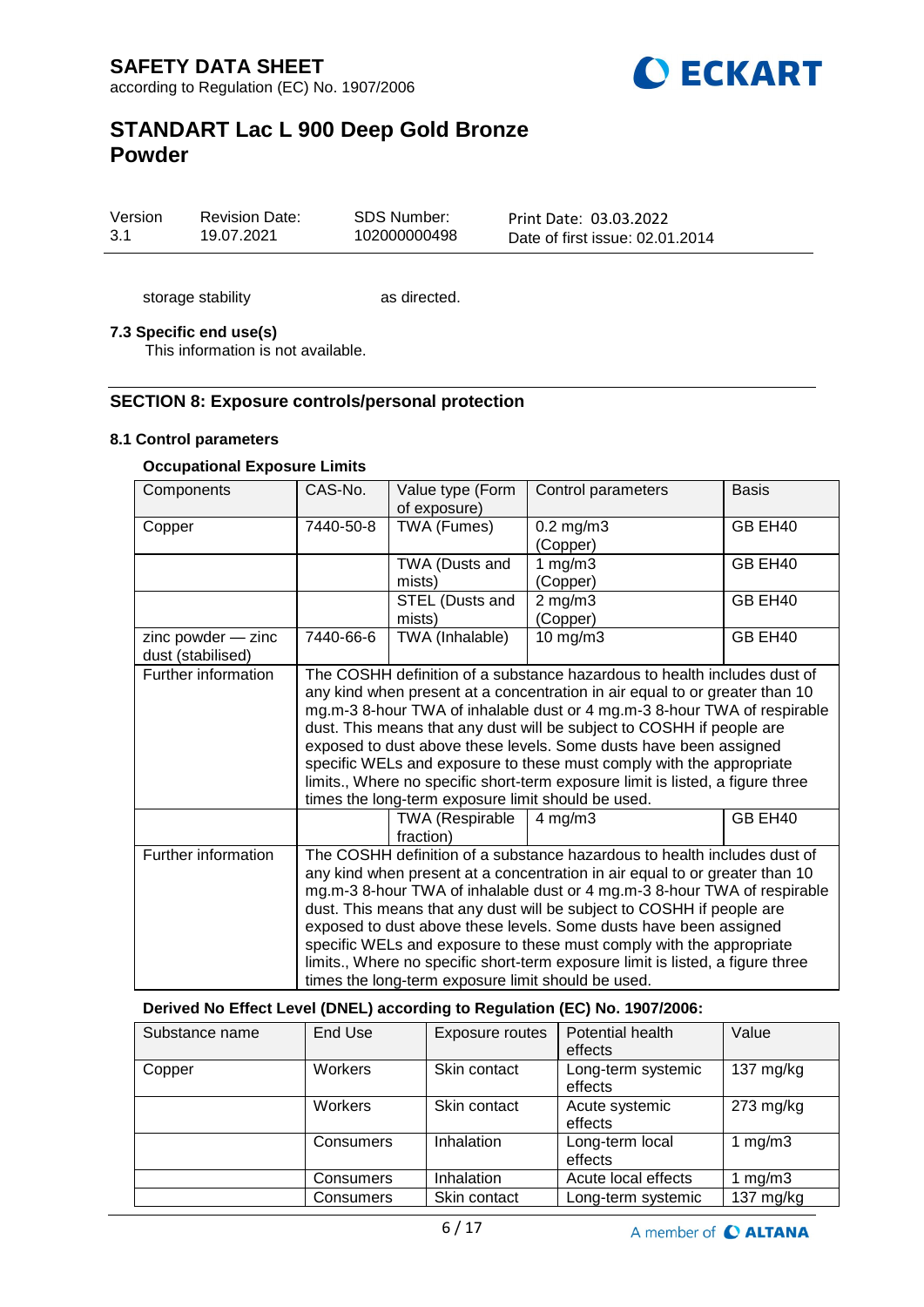

| Version | <b>Revision Date:</b> | SDS Number:  | Print Date: 03.03.2022          |
|---------|-----------------------|--------------|---------------------------------|
| 3.1     | 19.07.2021            | 102000000498 | Date of first issue: 02.01.2014 |

|                                             |           |              | effects                       |                      |
|---------------------------------------------|-----------|--------------|-------------------------------|----------------------|
|                                             | Consumers | Skin contact | Acute systemic<br>effects     | $273$ mg/kg          |
|                                             | Consumers | Ingestion    | Long-term systemic<br>effects | 0.041 mg/kg          |
| $zinc$ powder $-$ zinc<br>dust (stabilised) | Workers   | Inhalation   | Long-term systemic<br>effects | $5 \text{ mg/m}$ 3   |
|                                             | Workers   | Skin contact | Long-term systemic<br>effects | 83 mg/kg             |
|                                             | Consumers | Inhalation   | Long-term systemic<br>effects | $2.5 \text{ mg/m}$ 3 |
|                                             | Consumers | Skin contact | Long-term systemic<br>effects | 83 mg/kg             |
|                                             | Consumers | Ingestion    | Long-term systemic<br>effects | $0.83$ mg/kg         |

**Predicted No Effect Concentration (PNEC) according to Regulation (EC) No. 1907/2006:**

| Substance name                          | <b>Environmental Compartment</b><br>Value |               |
|-----------------------------------------|-------------------------------------------|---------------|
| Copper                                  | Fresh water                               | 0.0078 mg/l   |
|                                         | Marine water                              | $0.0052$ mg/l |
|                                         | <b>STP</b>                                | $0.230$ mg/l  |
|                                         | Fresh water sediment                      | 87 mg/kg      |
|                                         | Marine sediment                           | 676 mg/kg     |
|                                         | Soil                                      | 65 mg/kg      |
| zinc powder - zinc dust<br>(stabilised) | Fresh water                               | $0.0206$ mg/l |
|                                         | Marine water                              | $0.0061$ mg/l |
|                                         | <b>STP</b>                                | $0.100$ mg/l  |
|                                         | Fresh water sediment                      | 235.6 mg/kg   |
|                                         | Marine sediment                           | 121 mg/kg     |
|                                         | Soil                                      | 106.8 mg/kg   |

#### **8.2 Exposure controls**

| Personal protective equipment |  |                                                                                                                                                                                                                                                                                                                                                                                                                 |  |  |
|-------------------------------|--|-----------------------------------------------------------------------------------------------------------------------------------------------------------------------------------------------------------------------------------------------------------------------------------------------------------------------------------------------------------------------------------------------------------------|--|--|
| Eye protection                |  | Safety glasses                                                                                                                                                                                                                                                                                                                                                                                                  |  |  |
|                               |  | Wear face-shield and protective suit for abnormal processing<br>problems.                                                                                                                                                                                                                                                                                                                                       |  |  |
| Hand protection<br>Material   |  | ∶ Leather                                                                                                                                                                                                                                                                                                                                                                                                       |  |  |
| Remarks                       |  | : Leather gloves The choice of an appropriate glove does not<br>only depend on its material but also on other quality features<br>and is different from one producer to the other. The exact<br>break through time can be obtained from the protective glove<br>producer and this has to be observed. Recommended<br>preventive skin protection<br>The suitability for a specific workplace should be discussed |  |  |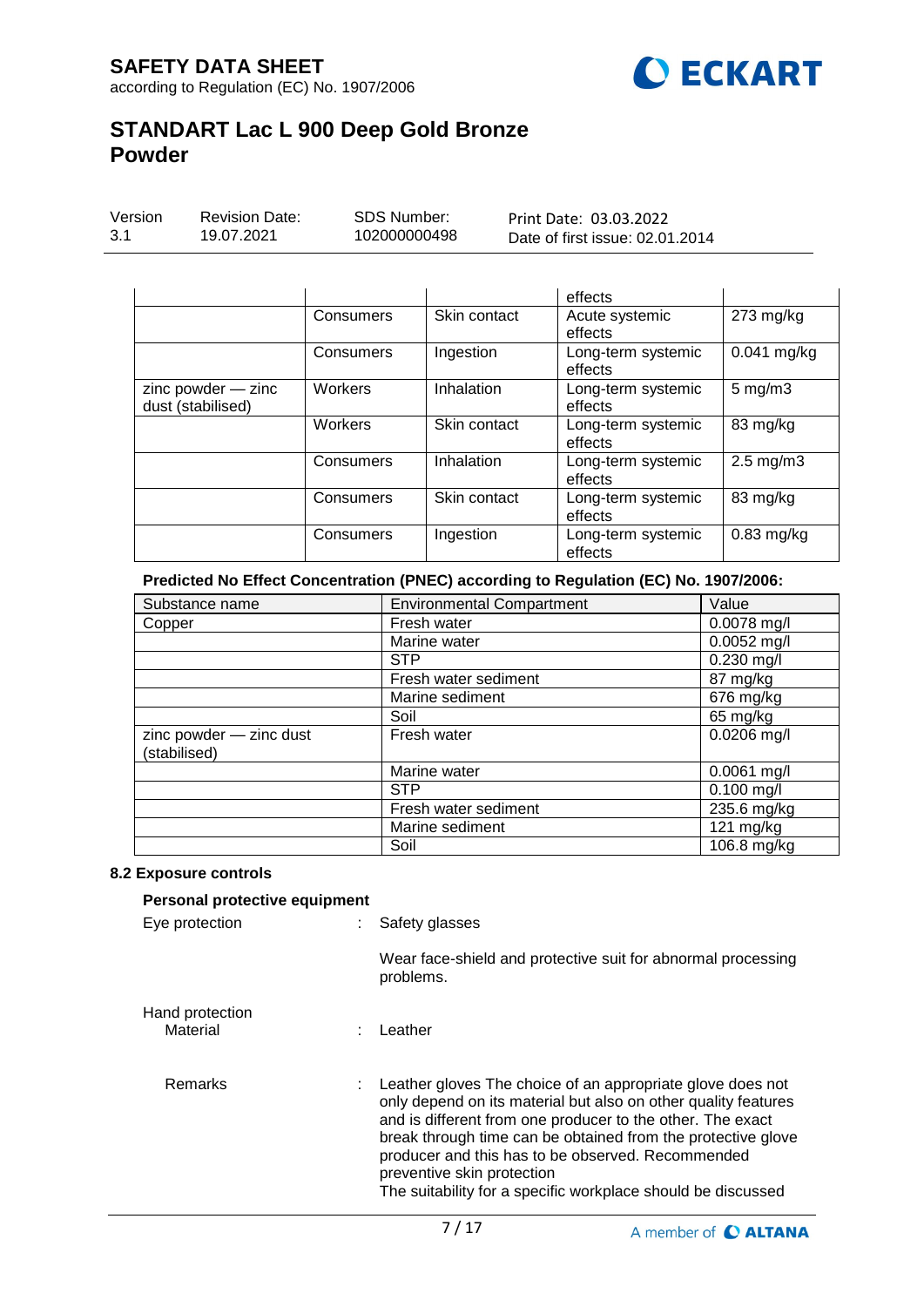

| Version<br>3.1 | <b>Revision Date:</b><br>19.07.2021    | <b>SDS Number:</b><br>102000000498 |                                                         | Print Date: 03.03.2022<br>Date of first issue: 02.01.2014                                                         |
|----------------|----------------------------------------|------------------------------------|---------------------------------------------------------|-------------------------------------------------------------------------------------------------------------------|
|                | Skin and body protection               |                                    | Long sleeved clothing                                   | with the producers of the protective gloves.                                                                      |
|                |                                        |                                    | Safety shoes<br>Dust impervious protective suit         | Choose body protection according to the amount and<br>concentration of the dangerous substance at the work place. |
|                | Respiratory protection                 |                                    | requires.<br>Respirator with a dust filter<br>P1 filter | Use suitable breathing protection if workplace concentration                                                      |
|                | <b>Environmental exposure controls</b> |                                    |                                                         |                                                                                                                   |
| Water          |                                        |                                    | courses or the soil.                                    | The product should not be allowed to enter drains, water                                                          |

## **SECTION 9: Physical and chemical properties**

### **9.1 Information on basic physical and chemical properties**

| Appearance                  | : powder                                      |
|-----------------------------|-----------------------------------------------|
| Colour                      | : gold                                        |
| Odour                       | : characteristic                              |
| <b>Odour Threshold</b>      | : No data available                           |
| рH                          | : substance/mixture is non-soluble (in water) |
| Freezing point              | : No data available                           |
| Boiling point/boiling range | : No data available                           |
| Flash point                 | : No data available                           |
| Evaporation rate            | : No data available                           |
| Flammability (solid, gas)   | : No data available                           |
| Self-ignition               | : No data available                           |
| Auto-ignition temperature   | : No data available                           |
| Smoldering temperature      | : No data available                           |
| Decomposition temperature   | : No data available                           |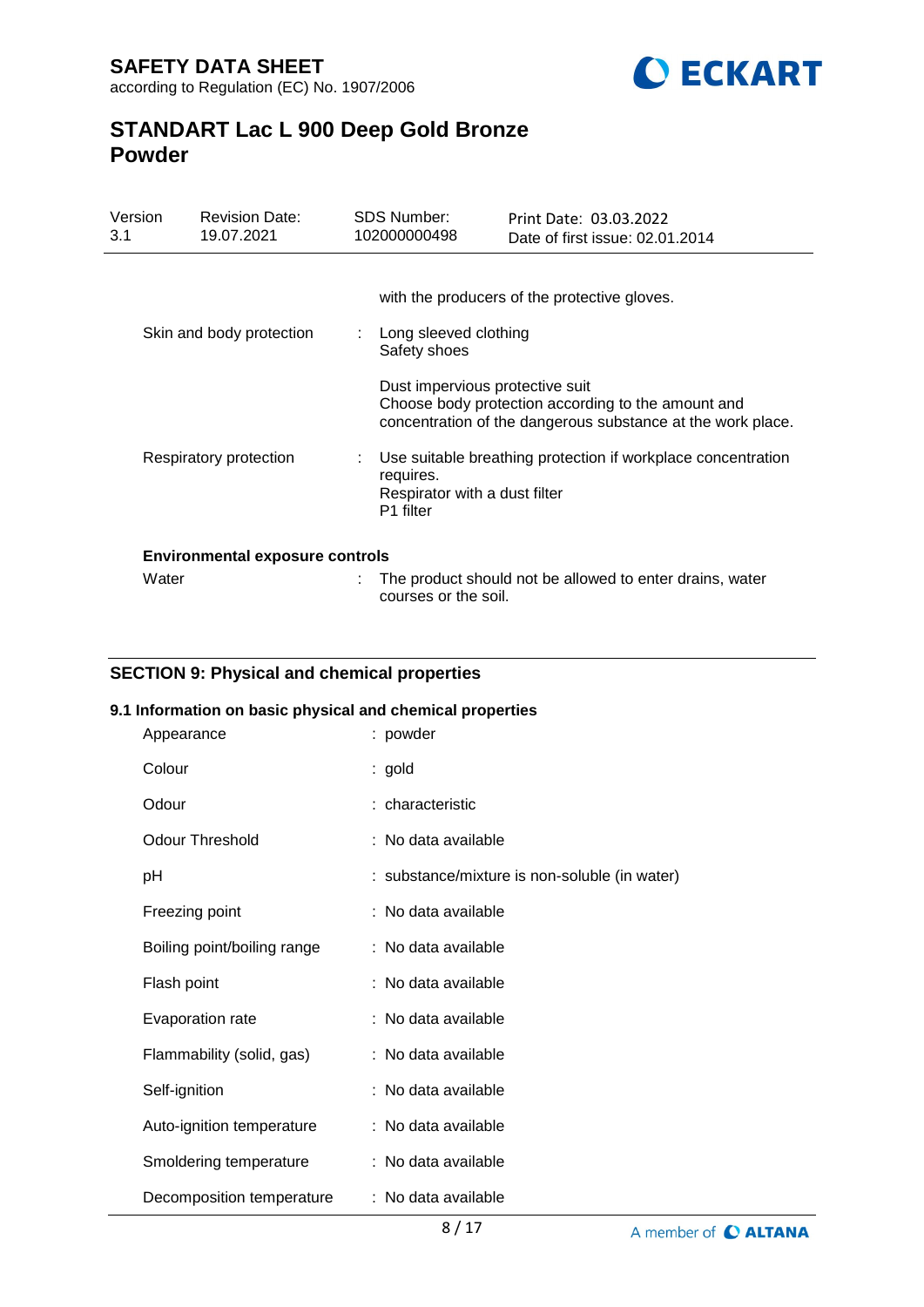

| 3.1 | Version             | <b>Revision Date:</b><br>19.07.2021                 | <b>SDS Number:</b><br>102000000498 | Print Date: 03.03.2022<br>Date of first issue: 02.01.2014 |
|-----|---------------------|-----------------------------------------------------|------------------------------------|-----------------------------------------------------------|
|     |                     |                                                     |                                    |                                                           |
|     |                     | <b>Explosive properties</b>                         | : No data available                |                                                           |
|     |                     | Oxidizing properties                                | : No data available                |                                                           |
|     |                     | Upper explosion limit / Upper<br>flammability limit | : No data available                |                                                           |
|     |                     | Lower explosion limit / Lower<br>flammability limit | : No data available                |                                                           |
|     |                     | Vapour pressure                                     | : No data available                |                                                           |
|     |                     | Relative vapour density                             | : No data available                |                                                           |
|     |                     | Relative density                                    | : No data available                |                                                           |
|     | Density             |                                                     | : No data available                |                                                           |
|     | <b>Bulk density</b> |                                                     | : No data available                |                                                           |
|     | Solubility(ies)     | Water solubility                                    | : insoluble                        |                                                           |
|     |                     | Solubility in other solvents                        | : No data available                |                                                           |
|     | octanol/water       | Partition coefficient: n-                           | : No data available                |                                                           |
|     |                     | Decomposition temperature                           | : No data available                |                                                           |
|     |                     | Viscosity, dynamic                                  | : No data available                |                                                           |
|     |                     | Viscosity, kinematic                                | : No data available                |                                                           |
|     | Flow time           |                                                     | : No data available                |                                                           |

#### **9.2 Other information**

No data available

### **SECTION 10: Stability and reactivity**

### **10.1 Reactivity**

No decomposition if stored and applied as directed. No decomposition if stored and applied as directed.

#### **10.2 Chemical stability**

No decomposition if stored and applied as directed.

### **10.3 Possibility of hazardous reactions**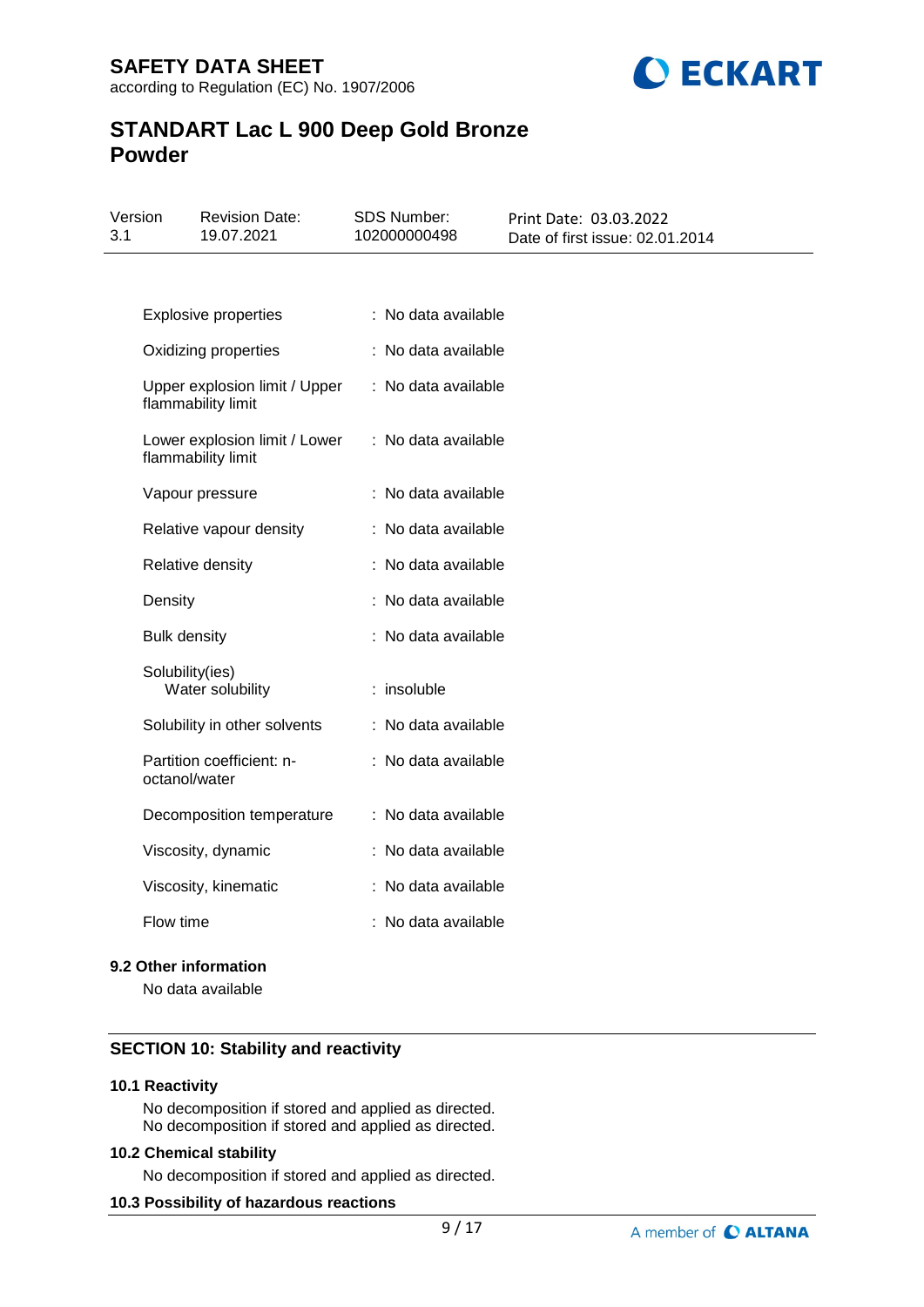

| Version<br>3.1 | <b>Revision Date:</b><br>19.07.2021                                                       |     | <b>SDS Number:</b><br>102000000498                                        | Print Date: 03.03.2022<br>Date of first issue: 02.01.2014                             |
|----------------|-------------------------------------------------------------------------------------------|-----|---------------------------------------------------------------------------|---------------------------------------------------------------------------------------|
|                |                                                                                           |     |                                                                           |                                                                                       |
|                | Hazardous reactions                                                                       |     |                                                                           | Stable under recommended storage conditions.<br>No hazards to be specially mentioned. |
|                |                                                                                           |     |                                                                           | No decomposition if stored and applied as directed.                                   |
|                |                                                                                           |     |                                                                           | Dust may form explosive mixture in air.                                               |
|                | 10.4 Conditions to avoid                                                                  |     |                                                                           |                                                                                       |
|                | Conditions to avoid                                                                       |     | No data available                                                         |                                                                                       |
|                |                                                                                           |     | No data available                                                         |                                                                                       |
|                | 10.5 Incompatible materials                                                               |     |                                                                           |                                                                                       |
|                | 10.6 Hazardous decomposition products                                                     |     |                                                                           |                                                                                       |
| air            | Contact with water or humid : This information is not available.                          |     |                                                                           |                                                                                       |
|                | Thermal decomposition                                                                     |     | : This information is not available.                                      |                                                                                       |
|                | <b>SECTION 11: Toxicological information</b><br>11.1 Information on toxicological effects |     |                                                                           |                                                                                       |
|                | <b>Acute toxicity</b>                                                                     |     |                                                                           |                                                                                       |
|                | Harmful if swallowed.                                                                     |     |                                                                           |                                                                                       |
|                | <b>Product:</b>                                                                           |     |                                                                           |                                                                                       |
|                | Acute oral toxicity                                                                       |     | Method: Calculation method                                                | Acute toxicity estimate: 561.81 mg/kg                                                 |
|                | Components:                                                                               |     |                                                                           |                                                                                       |
|                | Copper:                                                                                   |     |                                                                           |                                                                                       |
|                | Acute oral toxicity                                                                       |     | single ingestion.                                                         | Assessment: The component/mixture is moderately toxic after                           |
|                | zinc powder - zinc dust (stabilised):                                                     |     |                                                                           |                                                                                       |
|                | Acute oral toxicity                                                                       | ÷   | $(Rat):$ > 2,000 mg/kg                                                    |                                                                                       |
|                | Acute inhalation toxicity                                                                 | t i | LC50 (Rat): 5.41 mg/l<br>Exposure time: 4 h<br>Test atmosphere: dust/mist |                                                                                       |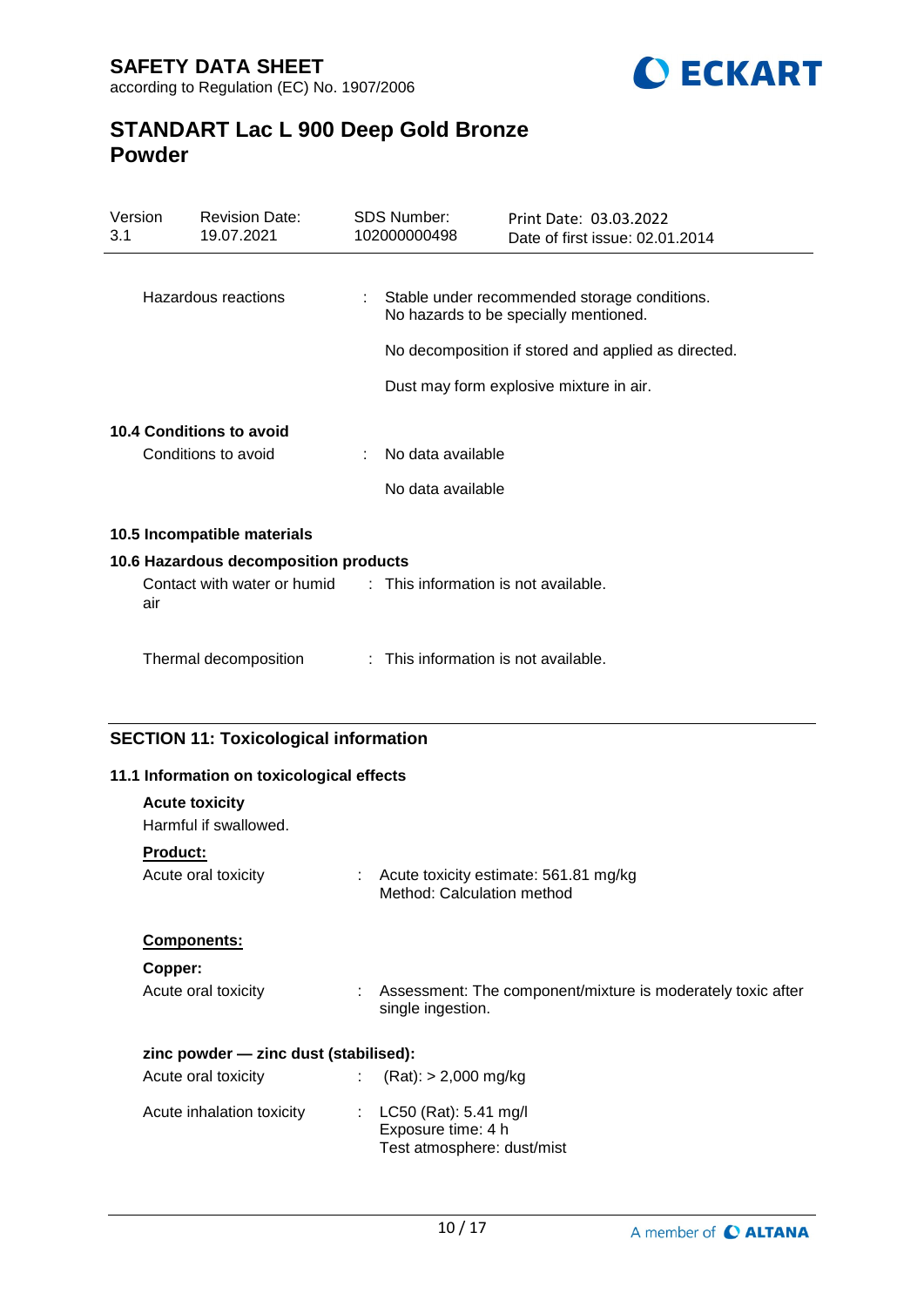

Version 3.1 Revision Date: 19.07.2021

SDS Number: 102000000498 Print Date: 03.03.2022 Date of first issue: 02.01.2014

### **Skin corrosion/irritation**

Not classified based on available information.

**Product:**

Remarks: May cause skin irritation in susceptible persons.

#### **Components:**

**Copper:** Remarks: May cause skin irritation in susceptible persons.

#### **Serious eye damage/eye irritation**

Causes serious eye irritation.

**Product:**

Remarks: Eye irritation

#### **Components:**

**Copper:** Result: Eye irritation

#### **Respiratory or skin sensitisation**

#### **Skin sensitisation**

Not classified based on available information.

#### **Respiratory sensitisation**

Not classified based on available information.

#### **Germ cell mutagenicity**

Not classified based on available information.

#### **Carcinogenicity**

Not classified based on available information.

#### **Reproductive toxicity**

Not classified based on available information.

#### **STOT - single exposure**

Not classified based on available information.

#### **STOT - repeated exposure**

Not classified based on available information.

#### **Aspiration toxicity**

Not classified based on available information.

#### **Further information**

**Product:** Remarks: No data available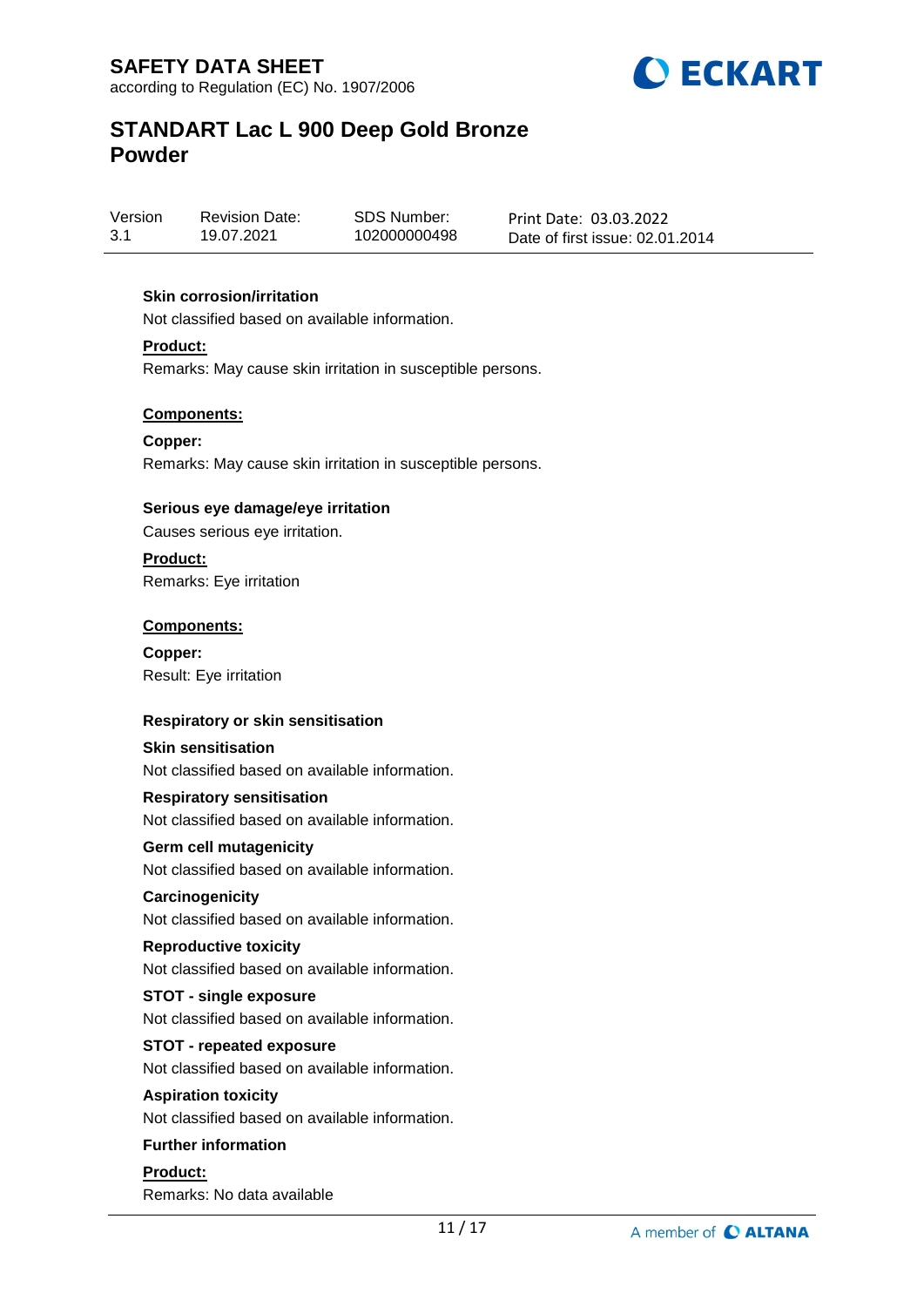

Version 3.1 Revision Date: 19.07.2021

SDS Number: 102000000498 Print Date: 03.03.2022 Date of first issue: 02.01.2014

#### **Components:**

**Copper:** Remarks: No data available

## **zinc powder — zinc dust (stabilised):**

Remarks: No data available

### **SECTION 12: Ecological information**

#### **12.1 Toxicity**

#### **Components:**

**Copper:**

hazard

M-Factor (Short-term (acute) : 10 aquatic hazard)

#### **Ecotoxicology Assessment**

Short-term (acute) aquatic : Very toxic to aquatic life.

Long-term (chronic) aquatic hazard : Very toxic to aquatic life with long lasting effects.

#### **zinc powder — zinc dust (stabilised):**

#### **Ecotoxicology Assessment**

Short-term (acute) aquatic hazard : Very toxic to aquatic life. Long-term (chronic) aquatic : Very toxic to aquatic life with long lasting effects.

hazard

#### **12.2 Persistence and degradability**

No data available

#### **12.3 Bioaccumulative potential**

No data available

#### **12.4 Mobility in soil**

No data available

### **12.5 Results of PBT and vPvB assessment**

#### **Product:**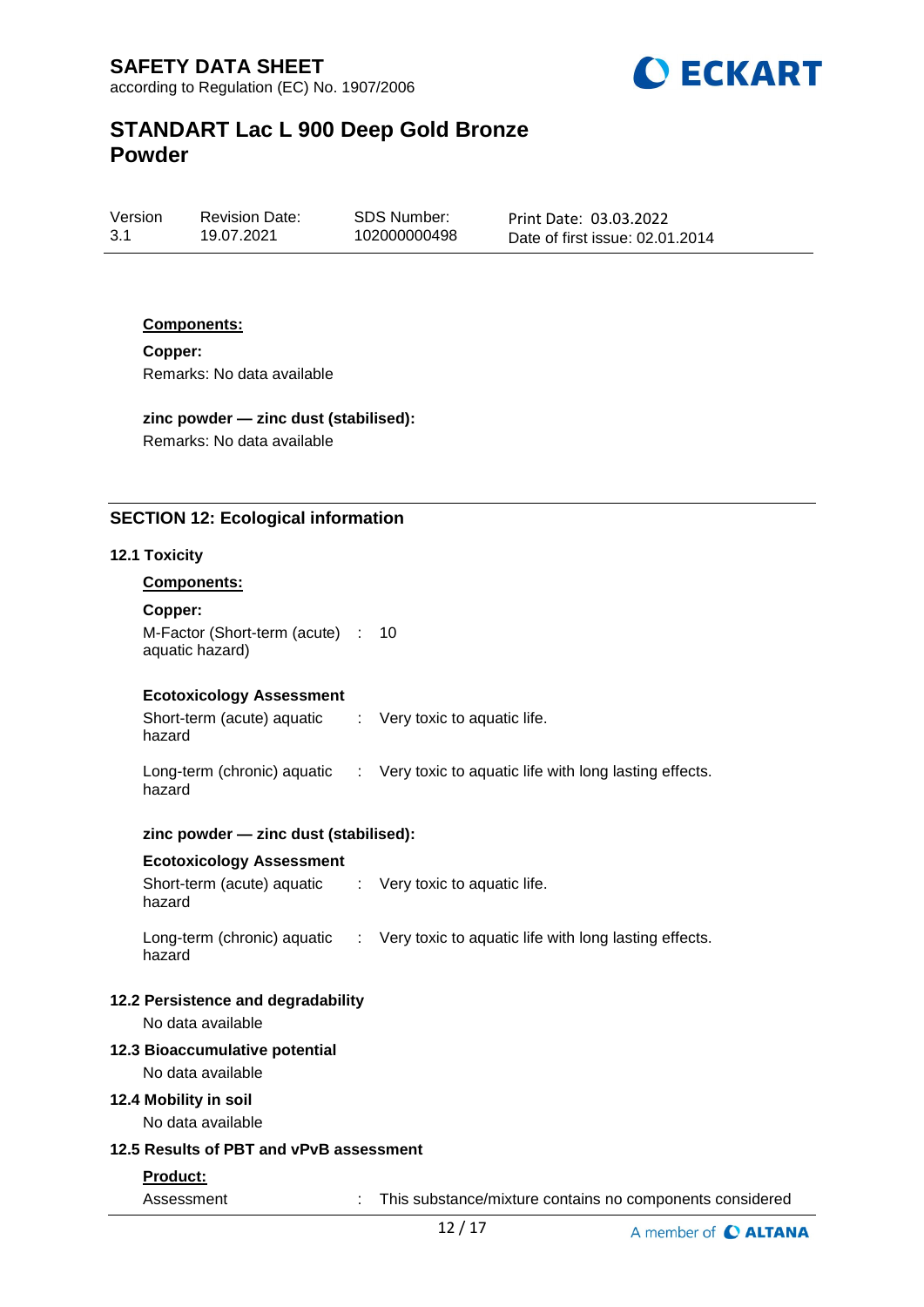

| Version<br>3.1  | <b>Revision Date:</b><br>19.07.2021   |    | <b>SDS Number:</b><br>102000000498 | Print Date: 03.03.2022<br>Date of first issue: 02.01.2014                                                                                                   |  |
|-----------------|---------------------------------------|----|------------------------------------|-------------------------------------------------------------------------------------------------------------------------------------------------------------|--|
|                 |                                       |    | 0.1% or higher                     | to be either persistent, bioaccumulative and toxic (PBT), or<br>very persistent and very bioaccumulative (vPvB) at levels of                                |  |
|                 | 12.6 Other adverse effects            |    |                                    |                                                                                                                                                             |  |
| <b>Product:</b> | Additional ecological<br>information  |    |                                    | An environmental hazard cannot be excluded in the event of<br>unprofessional handling or disposal.<br>Very toxic to aquatic life with long lasting effects. |  |
|                 | <b>Components:</b>                    |    |                                    |                                                                                                                                                             |  |
| Copper:         | Additional ecological<br>information  |    |                                    | An environmental hazard cannot be excluded in the event of<br>unprofessional handling or disposal.<br>Very toxic to aquatic life with long lasting effects. |  |
|                 | zinc powder - zinc dust (stabilised): |    |                                    |                                                                                                                                                             |  |
|                 | Additional ecological<br>information  | t. |                                    | An environmental hazard cannot be excluded in the event of<br>unprofessional handling or disposal.<br>Very toxic to aquatic life with long lasting effects. |  |

## **SECTION 13: Disposal considerations**

| European Waste Catalogue<br>European Waste Catalogue | ÷. | : 12 01 04 - non-ferrous metal dust and particles<br>10 03 21 - other particulates and dust (including ball-mill dust)<br>containing hazardous substances                                                                                                                    |
|------------------------------------------------------|----|------------------------------------------------------------------------------------------------------------------------------------------------------------------------------------------------------------------------------------------------------------------------------|
| 13.1 Waste treatment methods                         |    |                                                                                                                                                                                                                                                                              |
| Product                                              |    | The product should not be allowed to enter drains, water<br>courses or the soil.<br>Do not contaminate ponds, waterways or ditches with<br>chemical or used container.<br>Send to a licensed waste management company.<br>In accordance with local and national regulations. |
| Contaminated packaging                               | ÷. | Empty remaining contents.<br>Dispose of as unused product.<br>Do not re-use empty containers.<br>In accordance with local and national regulations.                                                                                                                          |

## **SECTION 14: Transport information**

#### **14.1 UN number**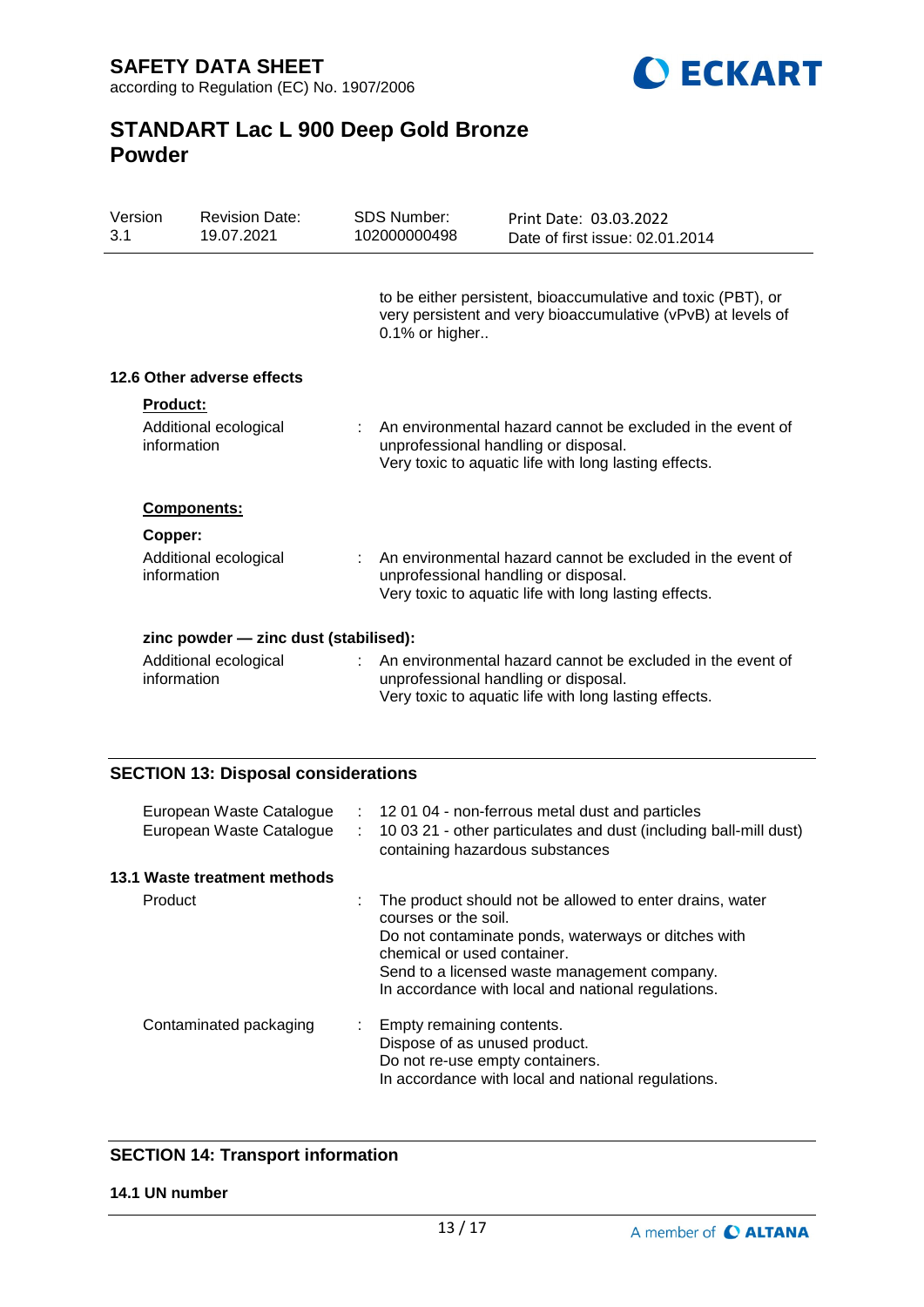

| Version<br>3.1 |                                                               | <b>Revision Date:</b><br>19.07.2021                                                                                 |   | <b>SDS Number:</b><br>102000000498           | Print Date: 03.03.2022<br>Date of first issue: 02.01.2014 |
|----------------|---------------------------------------------------------------|---------------------------------------------------------------------------------------------------------------------|---|----------------------------------------------|-----------------------------------------------------------|
|                |                                                               |                                                                                                                     |   |                                              |                                                           |
|                | <b>ADR</b>                                                    |                                                                                                                     | ÷ | <b>UN 3077</b>                               |                                                           |
|                | <b>IMDG</b>                                                   |                                                                                                                     |   | <b>UN 3077</b>                               |                                                           |
|                | <b>IATA</b>                                                   |                                                                                                                     |   | <b>UN 3077</b>                               |                                                           |
|                |                                                               | 14.2 UN proper shipping name                                                                                        |   |                                              |                                                           |
|                | <b>ADR</b>                                                    |                                                                                                                     |   | <b>N.O.S.</b><br>(Copper metal powder)       | ENVIRONMENTALLY HAZARDOUS SUBSTANCE, SOLID,               |
|                | <b>IMDG</b>                                                   |                                                                                                                     |   | N.O.S.<br>(Copper metal powder)              | ENVIRONMENTALLY HAZARDOUS SUBSTANCE, SOLID,               |
|                | <b>IATA</b>                                                   |                                                                                                                     |   | (Copper metal powder)                        | Environmentally hazardous substance, solid, n.o.s.        |
|                |                                                               | 14.3 Transport hazard class(es)                                                                                     |   |                                              |                                                           |
|                | <b>ADR</b>                                                    |                                                                                                                     |   | 9                                            |                                                           |
|                | <b>IMDG</b>                                                   |                                                                                                                     |   | 9                                            |                                                           |
|                | <b>IATA</b>                                                   |                                                                                                                     |   | 9                                            |                                                           |
|                |                                                               | 14.4 Packing group                                                                                                  |   |                                              |                                                           |
|                | <b>ADR</b><br>Labels                                          | Packing group<br><b>Classification Code</b><br>Hazard Identification Number :<br>Tunnel restriction code            |   | $\mathbf{III}$<br>M7<br>90<br>9<br>$(\cdot)$ |                                                           |
|                | <b>IMDG</b><br>Packing group<br>Labels<br>EmS Code<br>Remarks |                                                                                                                     |   | Ш<br>9<br>F-A, S-F<br>salts                  | IMDG Code segregation group 7 - Heavy metals and their    |
|                | <b>IATA (Cargo)</b><br>aircraft)<br>Labels                    | Packing instruction (cargo<br>Packing instruction (LQ)<br>Packing group                                             |   | 956<br>Y956<br>Ш<br>Miscellaneous            |                                                           |
|                | Labels                                                        | <b>IATA (Passenger)</b><br>Packing instruction<br>(passenger aircraft)<br>Packing instruction (LQ)<br>Packing group |   | 956<br>Y956<br>III<br>Miscellaneous          |                                                           |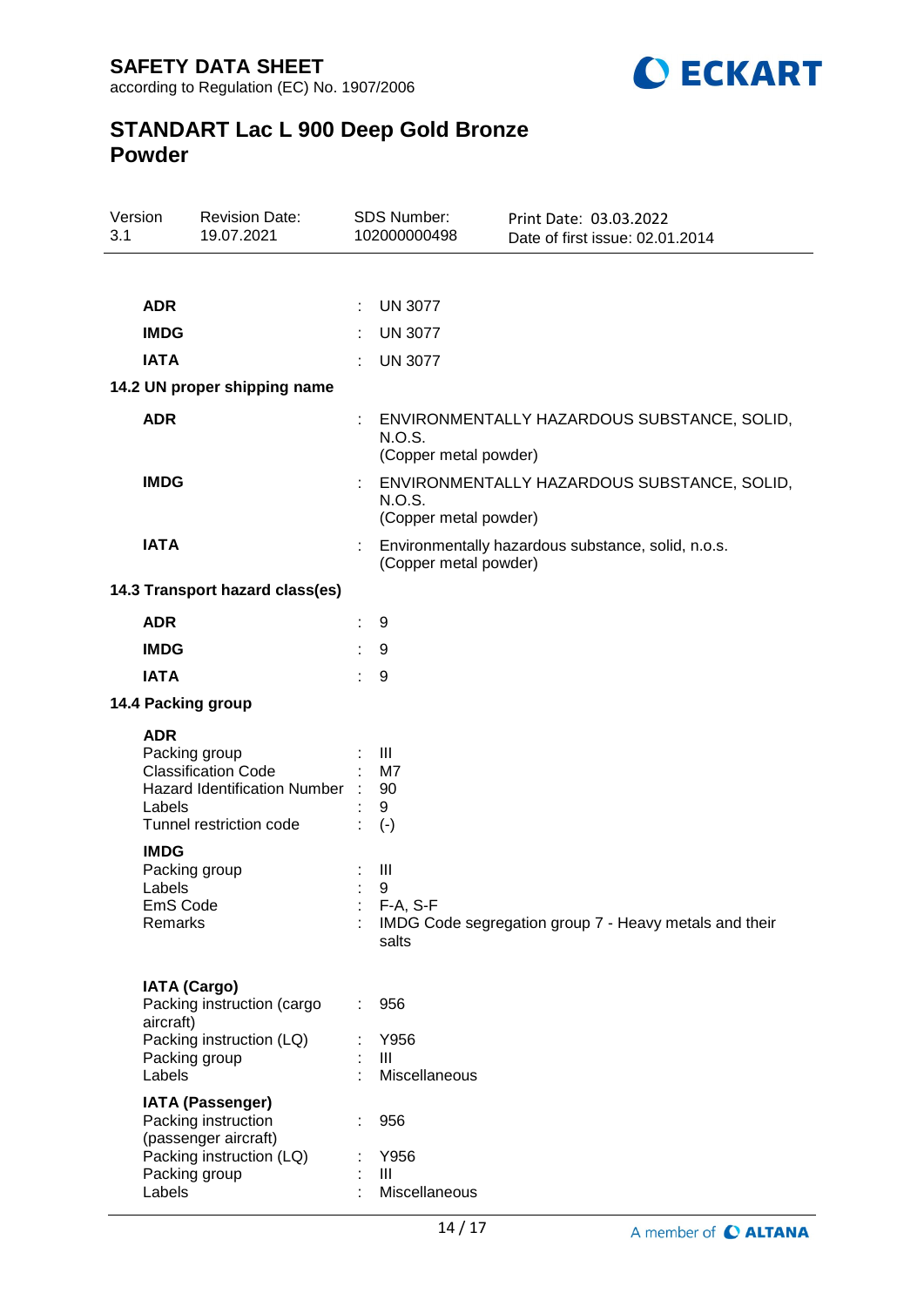

| Version | <b>Revision Date:</b> | SDS Number:  | Print Date: 03.03.2022          |
|---------|-----------------------|--------------|---------------------------------|
| 3.1     | 19.07.2021            | 102000000498 | Date of first issue: 02.01.2014 |

#### **14.5 Environmental hazards**

| <b>ADR</b><br>Environmentally hazardous              | ÷. | yes                                                                                                                                                                                                                  |
|------------------------------------------------------|----|----------------------------------------------------------------------------------------------------------------------------------------------------------------------------------------------------------------------|
| <b>IMDG</b><br>Marine pollutant                      |    | : yes                                                                                                                                                                                                                |
| <b>IATA (Passenger)</b><br>Environmentally hazardous | ÷. | yes                                                                                                                                                                                                                  |
| <b>IATA (Cargo)</b><br>Environmentally hazardous     |    | $:$ ves                                                                                                                                                                                                              |
| 14.6 Special precautions for user                    |    |                                                                                                                                                                                                                      |
| Remarks                                              |    | $\therefore$ For single packagings $\leq 5L/5$ kg, or combination<br>packagings containing inner packagings <= 5L / 5 kg net per<br>inner packaging, SV375 ADR, 2.10.2.7 IMDG-Code, A197<br>IATA-DGR may be applied. |

#### **14.7 Transport in bulk according to Annex II of Marpol and the IBC Code**

Not applicable for product as supplied.

### **SECTION 15: Regulatory information**

#### **15.1 Safety, health and environmental regulations/legislation specific for the substance or mixture**

| REACH - Candidate List of Substances of Very High<br>Concern for Authorisation (Article 59).                                                         | Not applicable |
|------------------------------------------------------------------------------------------------------------------------------------------------------|----------------|
| Regulation (EC) No 1005/2009 on substances that<br>deplete the ozone layer                                                                           | Not applicable |
| Regulation (EU) 2019/1021 on persistent organic<br>pollutants (recast)                                                                               | Not applicable |
| REACH - Restrictions on the manufacture, placing on<br>the market and use of certain dangerous substances,<br>preparations and articles (Annex XVII) | Not applicable |

#### **15.2 Chemical safety assessment**

### **SECTION 16: Other information**

#### **Full text of H-Statements**

H302 : Harmful if swallowed.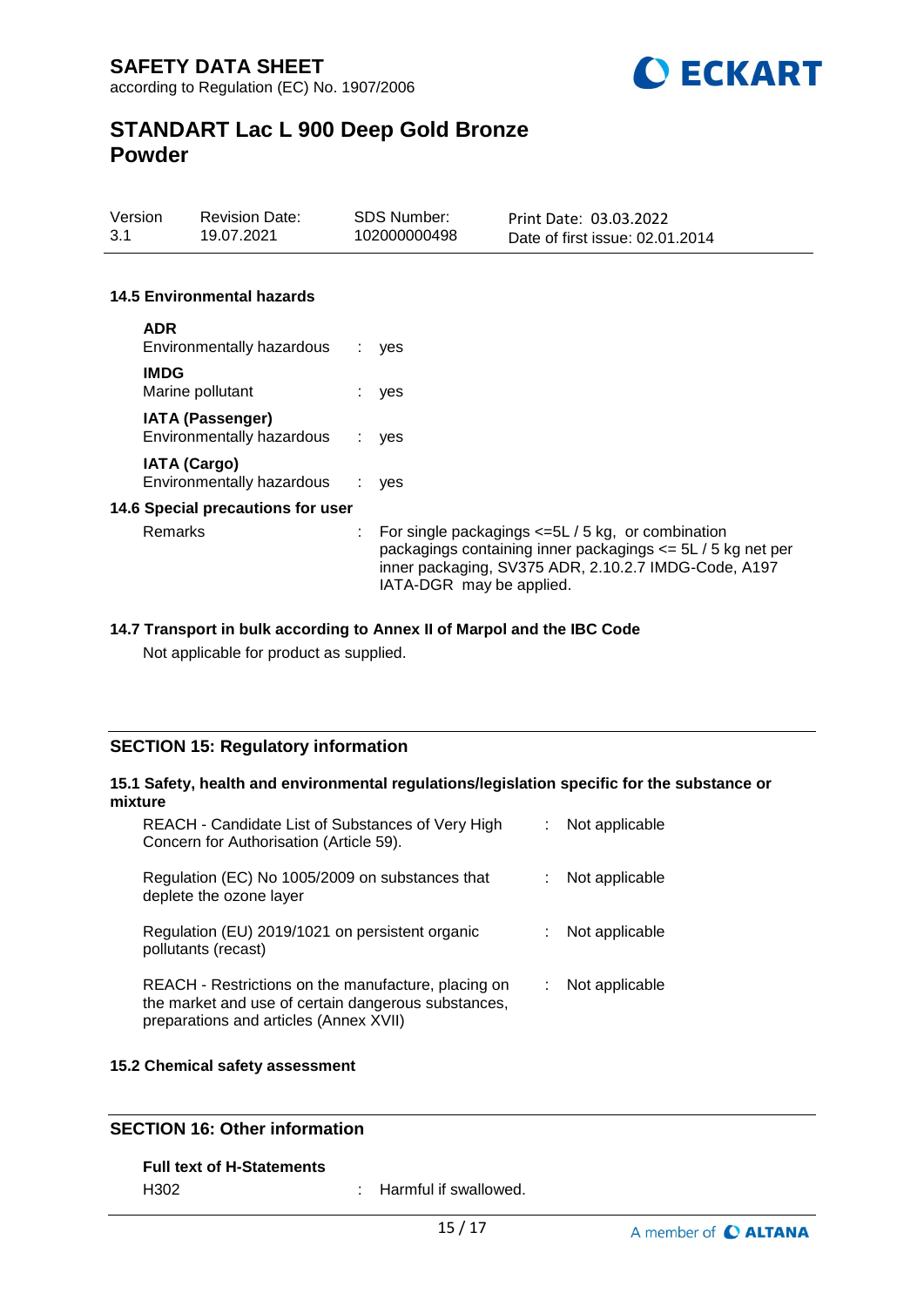

| Version<br>3.1                      | <b>Revision Date:</b><br>19.07.2021                                 | <b>SDS Number:</b><br>102000000498                            | Print Date: 03.03.2022<br>Date of first issue: 02.01.2014                                                                                                                                                                               |
|-------------------------------------|---------------------------------------------------------------------|---------------------------------------------------------------|-----------------------------------------------------------------------------------------------------------------------------------------------------------------------------------------------------------------------------------------|
| H <sub>319</sub><br>H400<br>H410    |                                                                     | Causes serious eye irritation.<br>Very toxic to aquatic life. | Very toxic to aquatic life with long lasting effects.                                                                                                                                                                                   |
|                                     | <b>Full text of other abbreviations</b>                             |                                                               |                                                                                                                                                                                                                                         |
| Acute Tox.<br>Eye Irrit.<br>GB EH40 | Aquatic Acute<br>Aquatic Chronic<br>GB EH40 / TWA<br>GB EH40 / STEL | Acute toxicity<br>Eye irritation                              | Short-term (acute) aquatic hazard<br>Long-term (chronic) aquatic hazard<br>UK. EH40 WEL - Workplace Exposure Limits<br>Long-term exposure limit (8-hour TWA reference period)<br>Short-term exposure limit (15-minute reference period) |

ADN - European Agreement concerning the International Carriage of Dangerous Goods by Inland Waterways; ADR - European Agreement concerning the International Carriage of Dangerous Goods by Road; AICS - Australian Inventory of Chemical Substances; ASTM - American Society for the Testing of Materials; bw - Body weight; CLP - Classification Labelling Packaging Regulation; Regulation (EC) No 1272/2008; CMR - Carcinogen, Mutagen or Reproductive Toxicant; DIN - Standard of the German Institute for Standardisation; DSL - Domestic Substances List (Canada); ECHA - European Chemicals Agency; EC-Number - European Community number; ECx - Concentration associated with x% response; ELx - Loading rate associated with x% response; EmS - Emergency Schedule; ENCS - Existing and New Chemical Substances (Japan); ErCx - Concentration associated with x% growth rate response; GHS - Globally Harmonized System; GLP - Good Laboratory Practice; IARC - International Agency for Research on Cancer; IATA - International Air Transport Association; IBC - International Code for the Construction and Equipment of Ships carrying Dangerous Chemicals in Bulk; IC50 - Half maximal inhibitory concentration; ICAO - International Civil Aviation Organization; IECSC - Inventory of Existing Chemical Substances in China; IMDG - International Maritime Dangerous Goods; IMO - International Maritime Organization; ISHL - Industrial Safety and Health Law (Japan); ISO - International Organisation for Standardization; KECI - Korea Existing Chemicals Inventory; LC50 - Lethal Concentration to 50 % of a test population; LD50 - Lethal Dose to 50% of a test population (Median Lethal Dose); MARPOL - International Convention for the Prevention of Pollution from Ships; n.o.s. - Not Otherwise Specified; NO(A)EC - No Observed (Adverse) Effect Concentration; NO(A)EL - No Observed (Adverse) Effect Level; NOELR - No Observable Effect Loading Rate; NZIoC - New Zealand Inventory of Chemicals; OECD - Organization for Economic Co-operation and Development; OPPTS - Office of Chemical Safety and Pollution Prevention; PBT - Persistent, Bioaccumulative and Toxic substance; PICCS - Philippines Inventory of Chemicals and Chemical Substances; (Q)SAR - (Quantitative) Structure Activity Relationship; REACH - Regulation (EC) No 1907/2006 of the European Parliament and of the Council concerning the Registration, Evaluation, Authorisation and Restriction of Chemicals; RID - Regulations concerning the International Carriage of Dangerous Goods by Rail; SADT - Self-Accelerating Decomposition Temperature; SDS - Safety Data Sheet; SVHC - Substance of Very High Concern; TCSI - Taiwan Chemical Substance Inventory; TRGS - Technical Rule for Hazardous Substances; TSCA - Toxic Substances Control Act (United States); UN - United Nations; vPvB - Very Persistent and Very Bioaccumulative

#### **Further information**

The information provided in this Safety Data Sheet is correct to the best of our knowledge, information and belief at the date of its publication. The information given is designed only as a guidance for safe handling, use, processing, storage, transportation, disposal and release and is not to be considered a warranty or quality specification. The information relates only to the